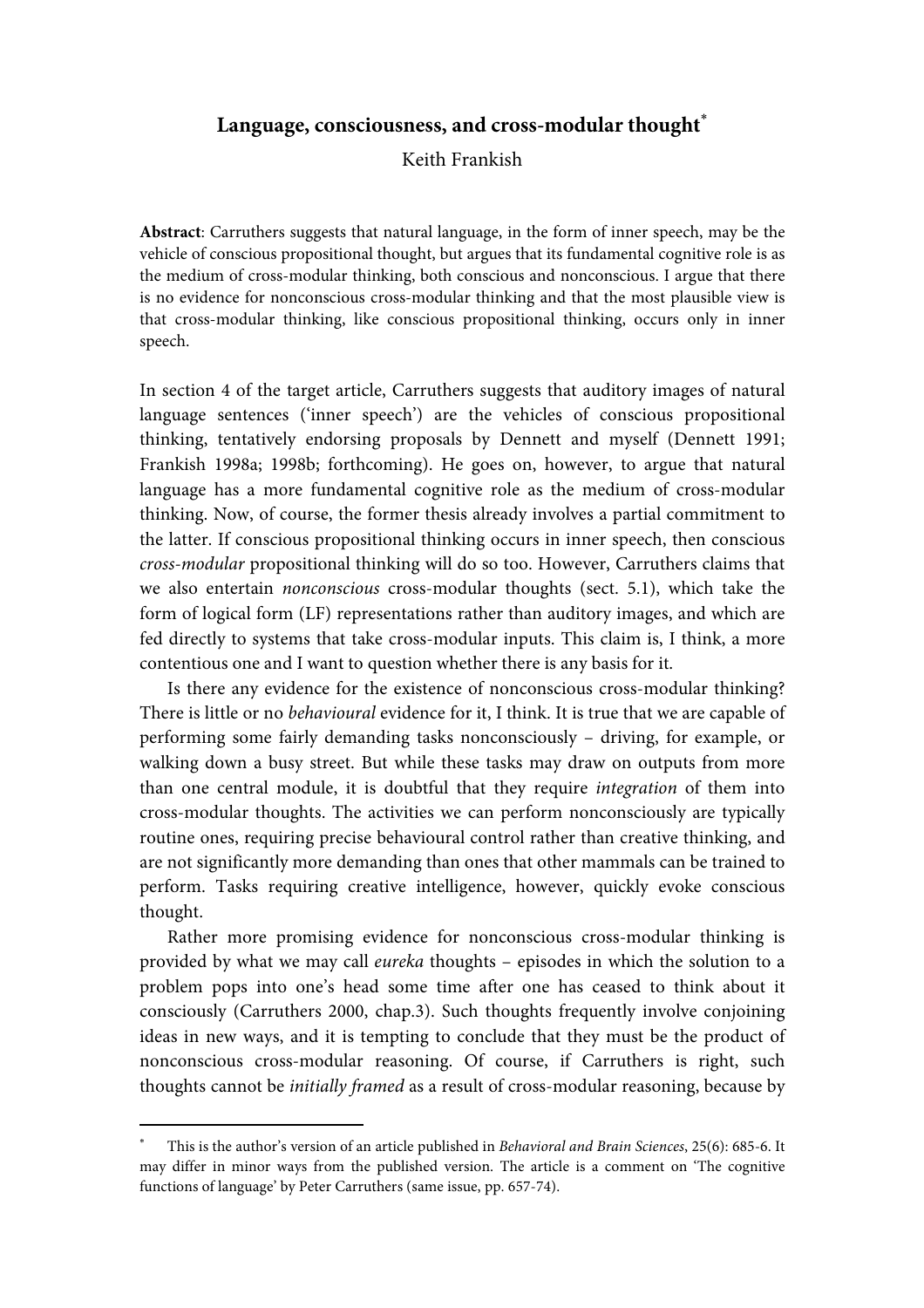hypothesis they are constructed by the speech production system mechanically combining outputs from discrete central modules (sect. 6.1). But – Carruthers may say – it is likely that they have undergone nonconscious filtering before issuing in inner speech. Cross-modular thoughts might be routinely passed to the abductive reasoning faculty for evaluation, with only the most promising ones eventually emerging in inner speech. There is another possibility, however. This is that cross-modular thoughts are fed directly into inner speech without filtering, and that their evaluation takes place subsequently, as the agent 'hears' and reacts to them. On this view, eureka thoughts are special, not because they have been preselected for significance, but because we recognize them as important and hold on to them, whereas others are forgotten. This view is, I suggest, more consistent with the introspective data than the alternative. After all, a great deal of inner speech is simply nonsense – whims, fancies, and absurd ideas, which are instantly dismissed. Again, then, there is no compelling evidence for nonconscious cross-modular thinking – rather the opposite, in fact.

 Could we elicit experimental data that would bear on the issue? What would be needed is something like a version of the Hermer and Spelke reorientation task in which subjects were distracted from thinking consciously about what they are doing. It is hard to see how this could be arranged, however. It might be suggested that we could seek the assistance of blindsighted patients – presenting them with geometric and colour information in their blind field and seeing if they could integrate it. But again is hard to see how we could test for integration of the information without stimulating the subjects to conscious thought. (Remember that blindsighted patients do not react to blind-field stimuli unless overtly prompted to do so.)

 This is not conclusive, of course, and it may be that evidence for nonconscious cross-modular thinking will emerge. Even if it does, however, this would not in itself show that cross-modular thoughts can be tokened as LF representations as well as auditory images. For it may be that auditory images can themselves be nonconscious. It is plausible to think that episodes of inner speech can be unattended, and on some theories of consciousness this will be sufficient for them to be nonconscious. Nonconscious inner speech might nonetheless be cognitively effective – being processed by the comprehension system and made available to conceptual modules and domain-general systems.

 I have argued that there is no evidence for the existence of cross-modular thinking in any form other than inner speech. I now want to outline a positive reason for thinking that it always takes that form. It is widely accepted that there is a feedback loop within the language faculty, which takes phonological representations from the speech production system and passes them to the speech comprehension system, bypassing the articulatory and auditory systems (Dennett 1991; Levelt 1989). It is this loop that supports inner speech. But if nonconscious cross-modular thinking occurs, then – assuming Carruthers is right about its language dependency – there must be additional feedback loops, which take LF representations as input and feed them back